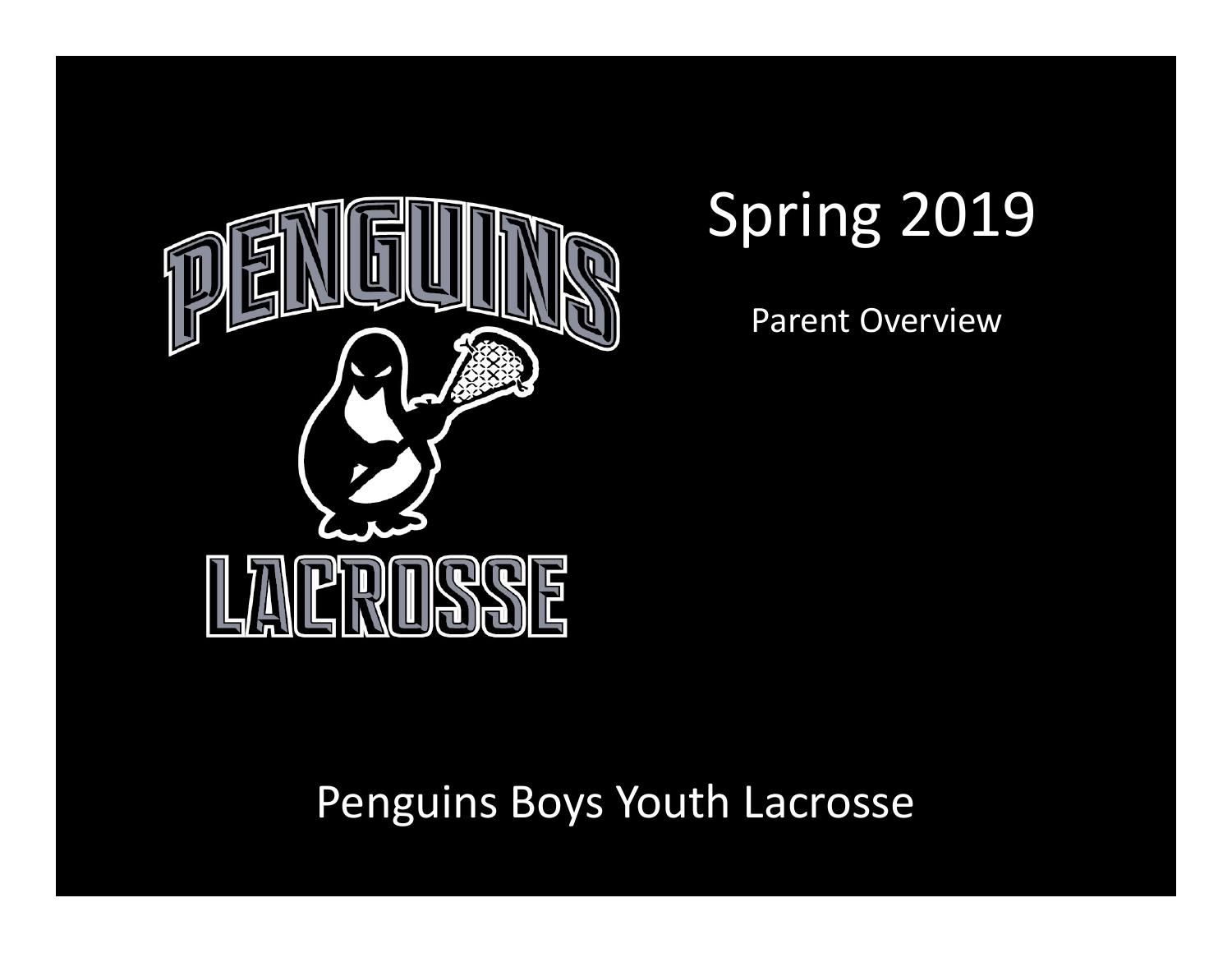# Penguin's Leadership

- $\bullet$ President – Chris Wienke
- $\bullet$ Treasurer – Ken Kiesler
- $\bullet$ Coaching & Player Development – Mike Pastore
- $\bullet$  Division Coordinators
	- –Mini – TBD
	- Junior Chris Gantz
	- Minor Jeff Franzen
	- Major Mike Pastore
- Field and Equipment TBD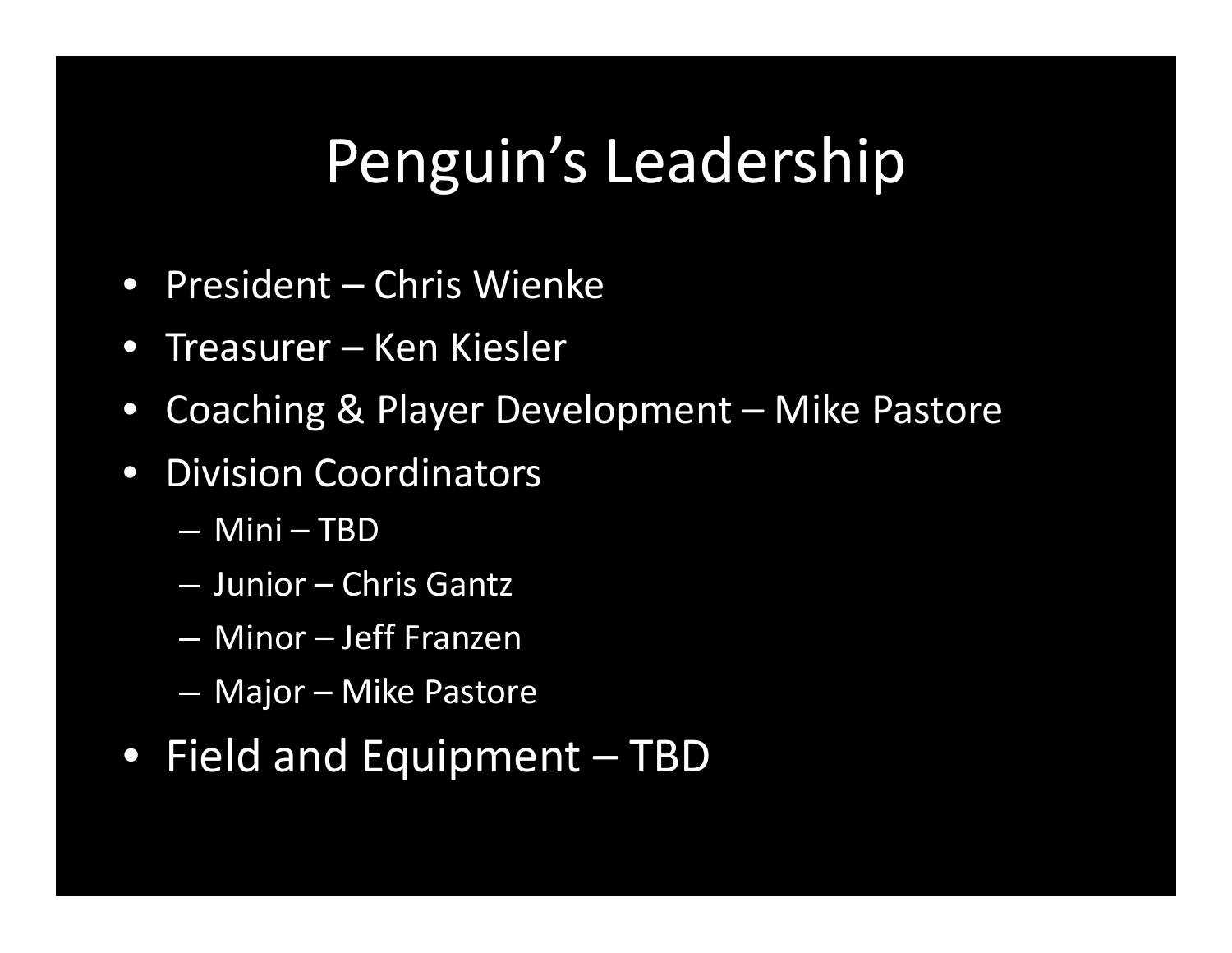# Who are the Penguins?

- $\bullet$  Created as a not-for-profit organization to promote the growth of lacrosse in 2012.
	- The PBYL (Penguins Boys Youth Lacrosse), as stated in it's Mission, promotes the growth of the game of lacrosse throughout the NW Suburbs by providing leadership, guidance, training, and structure to anyone interested in playing lacrosse.
- $\bullet$  Designed to be a program that is community based.
	- Volunteers run the program
- Palatine park district affiliate with partnership with Buffalo Grove  $\bullet$ park district.
- $\bullet$  A member of the IBLA (iblax.org)
	- An association for Chicagoland teams
	- 30 teams across the Chicagoland
	- The Penguins are one of the biggest group
	- A, B and C divisions (Travel to brand new)
- •www.penguinslax.com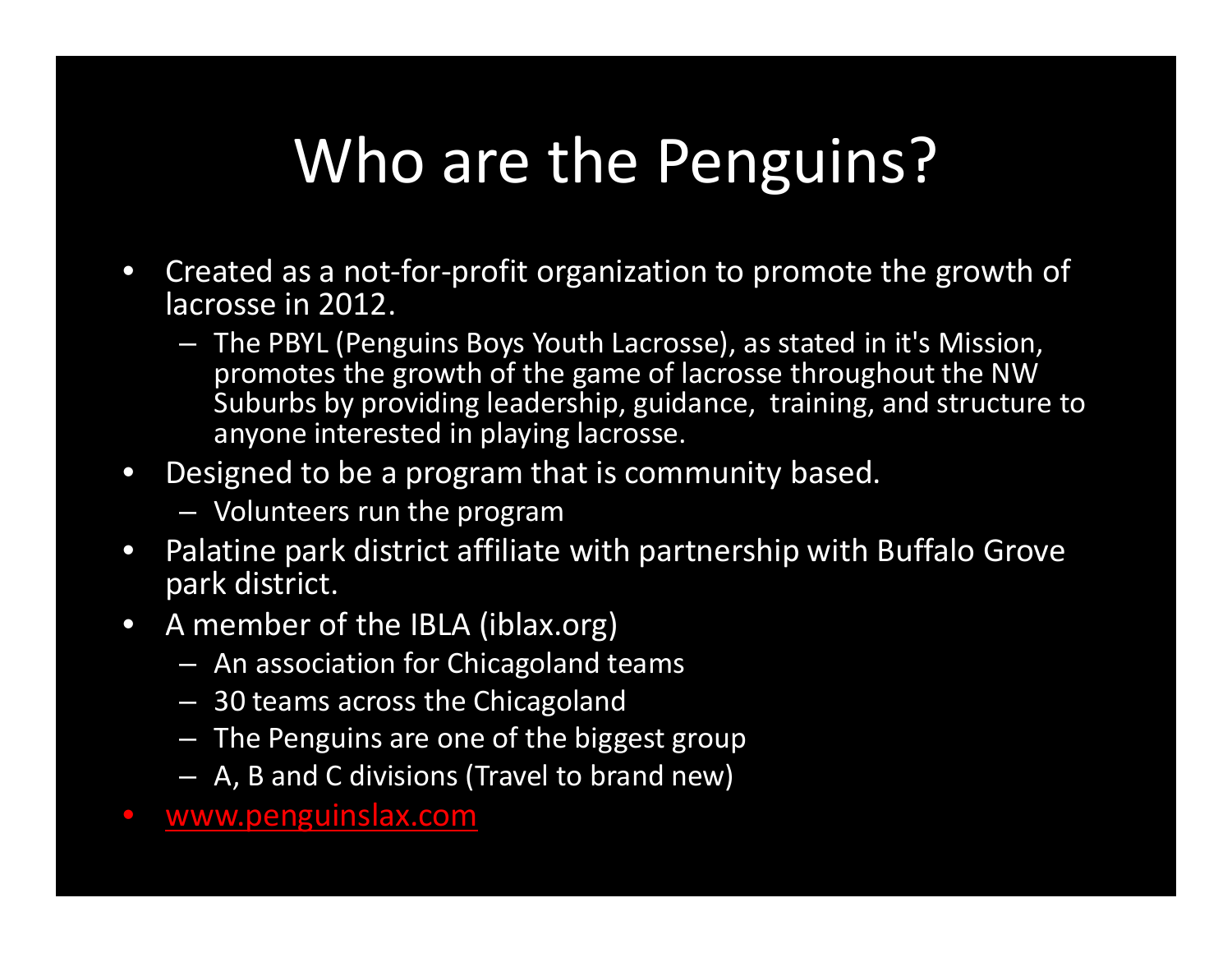# What do the Penguins offer?

- $\bullet$ Lacrosse season from April through June
- 8 to 12 Games with other teams in the area $\bullet$ 
	- $\mathcal{L}_{\mathcal{A}}$ Games on Saturdays and Sundays
- $\bullet$  $\bullet$  End of the season tournament (June 8<sup>th</sup> and 9<sup>th</sup>)
- $\bullet$ Certified Officials at every game
- Working towards more competitive teams $\bullet$ 
	- –Tournaments, additional scrimmages
	- $\mathcal{L}_{\mathcal{A}}$ - Experienced coaches to help with practice plans and overall player and coach development.
	- $\mathcal{L}_{\mathcal{A}}$ - Coaching clinics
- $\bullet$ Summer and Winter Tournaments
- $\bullet$ Off season clinics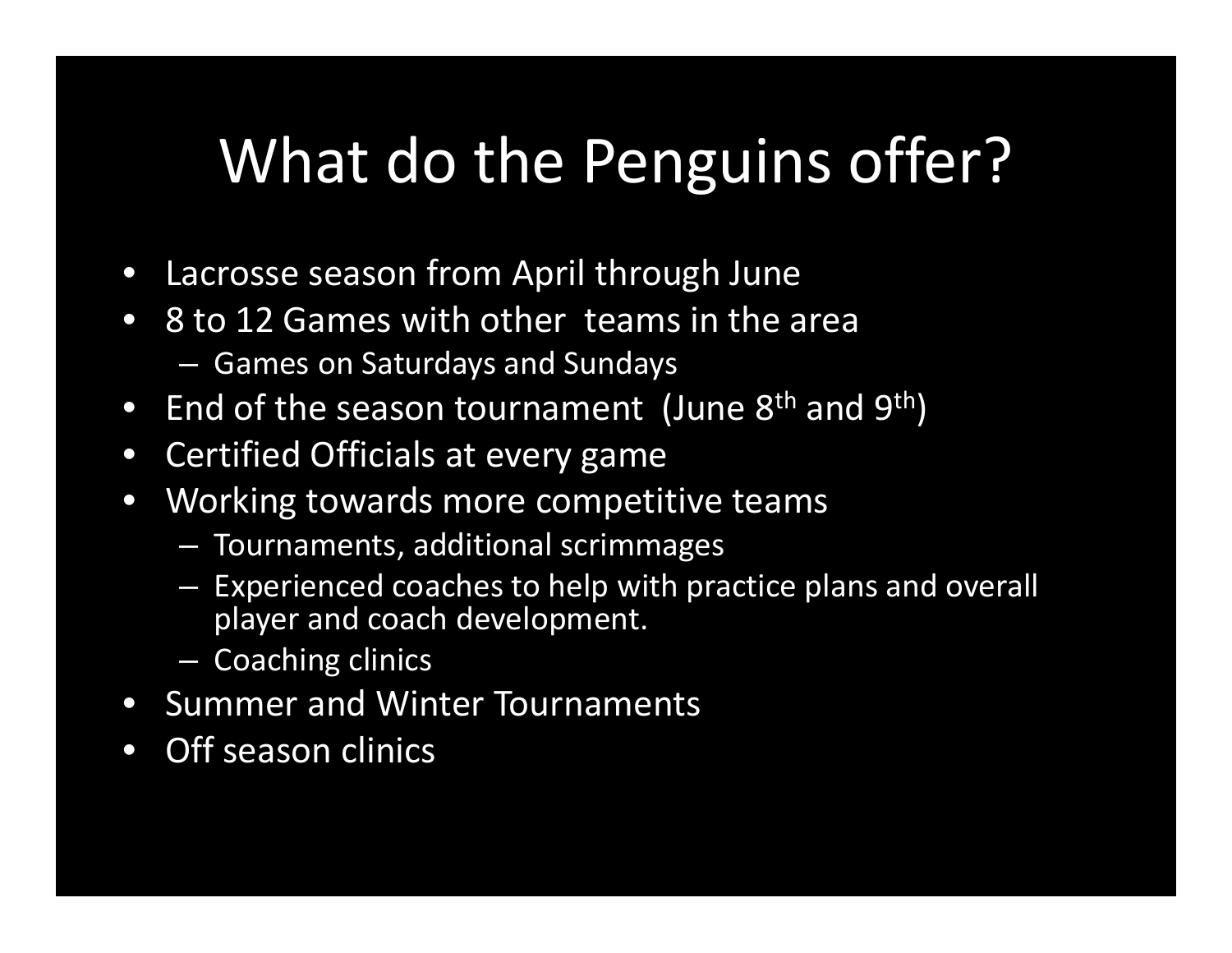# 2018 Penguins

- 176 Kids (Similar for 2019)
- 2 Mini, 2 Junior, 3 Minor and 3 Major teams
- $\bullet$  Practices at Falcon, Sycamore, Cardinal, Twin LakesField (New for 2019) on T/Th (exact times and locations to be worked on)
- Home Games at Harper College

 $-$  First potential game on April  $13^{\text{th}}$  and April  $14^{\text{th}}$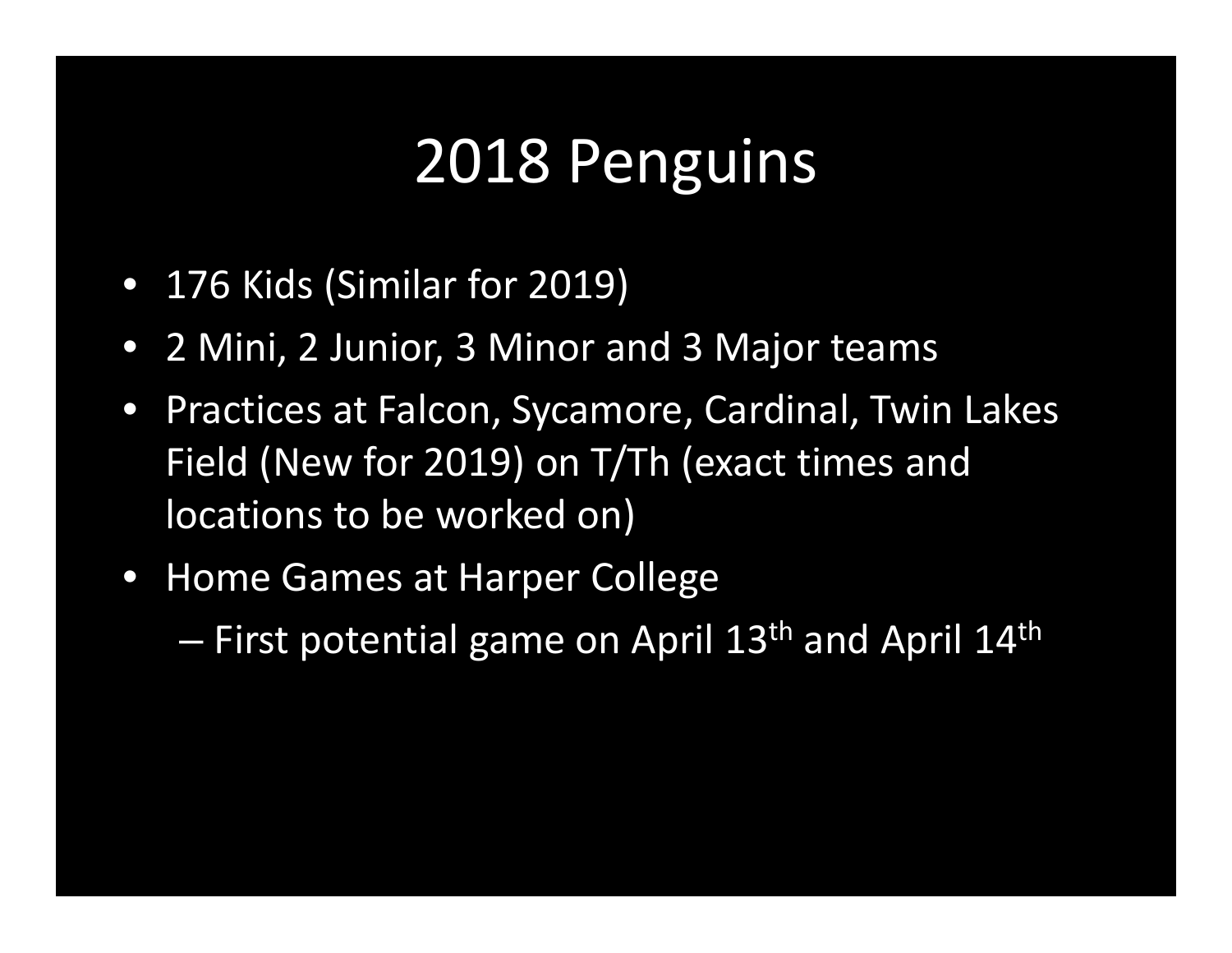# 2019 Penguins

- $\bullet$  Mini (House)
	- 2 teams, 22 players
	- 1st/2nd Grade
	- 7 v 7 Game play (2, 2, 2 & Goalie)
	- Great opportunity to start as an assistant coach.
		- Learn the game with your child.
	- New to the IBLA for 2017
- $\bullet$  Junior
	- 2 team, 40 players
	- 1 A and 1 C team.
	- 3rd/4th Grade
	- 10 v 10 and No Long Poles, Sticks can be between 38 42 inches.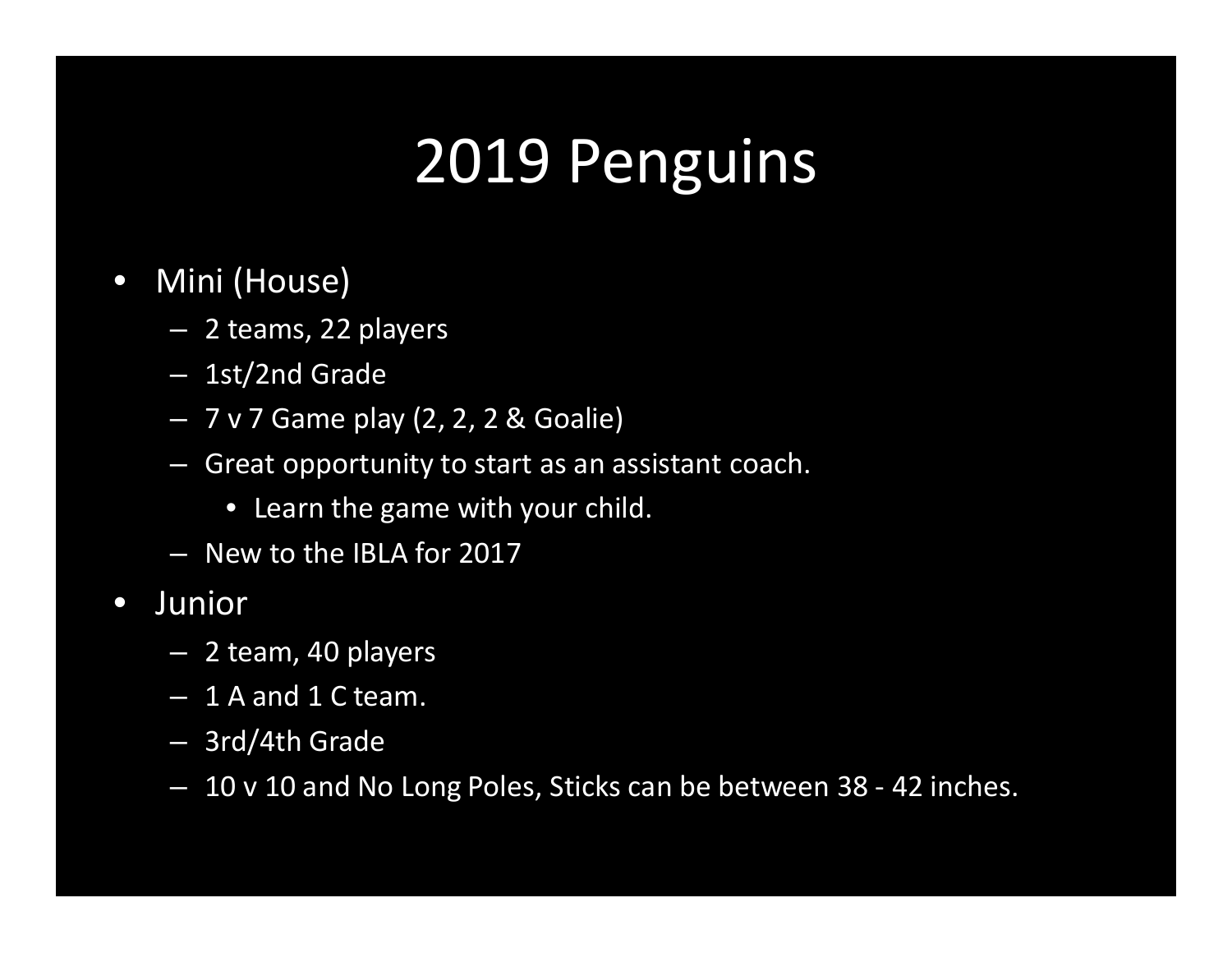# 2018 Penguins

#### $\bullet$ Minor

- 3 teams, 60 players
- $-1$  A, 1 B and 1 C team
- 5th/6th Grade
- $-$  10 v 10 and Full length Long sticks allowed
- $\bullet$  Major
	- $\mathcal{L}_{\mathcal{A}}$ 3 teams, 60 players
	- $\mathcal{L}_{\mathcal{A}}$  $-$  1 A, 1 B and C team
	- –7th/8th Grade
	- – $-$  10 v 10 and Full length Long sticks allowed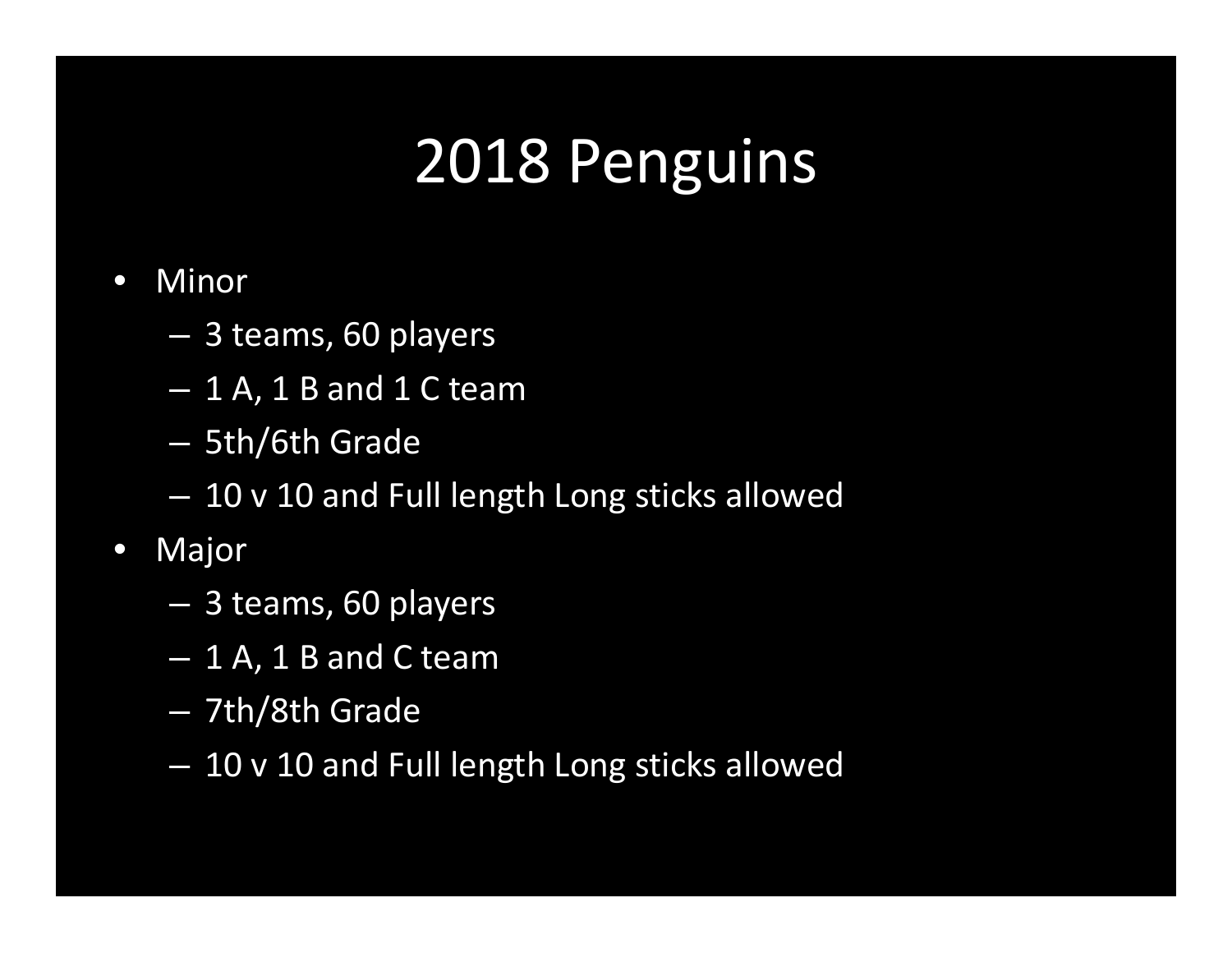# What is the League Doing to Keep Our Children Safe?

- $\bullet$  Lacrosse is a contact sport with a very progressive approach to concussions
	- –"**Checks To The Head/Neck -** There has been a growing awareness in the medical and lacrosse communities of the potentially harmful longterm effects of concussions and other head injuries, including those caused by repeated blows to the head that may not result in immediate concussions. In light of this the rules have been revised to further discourage such contact and provide more guidance on when more severe penalties are appropriate. Officials are encouraged to call such violations strictly, including multiple minute penalties or ejections as warranted. Coaches are encouraged to coach players to avoid delivering such checks, and to support the officials when they call such penalties. All participants must work together to reduce or eliminate such dangerous contact from the game." ---NWCYLF website
- $\bullet$ Limited to three steps before contact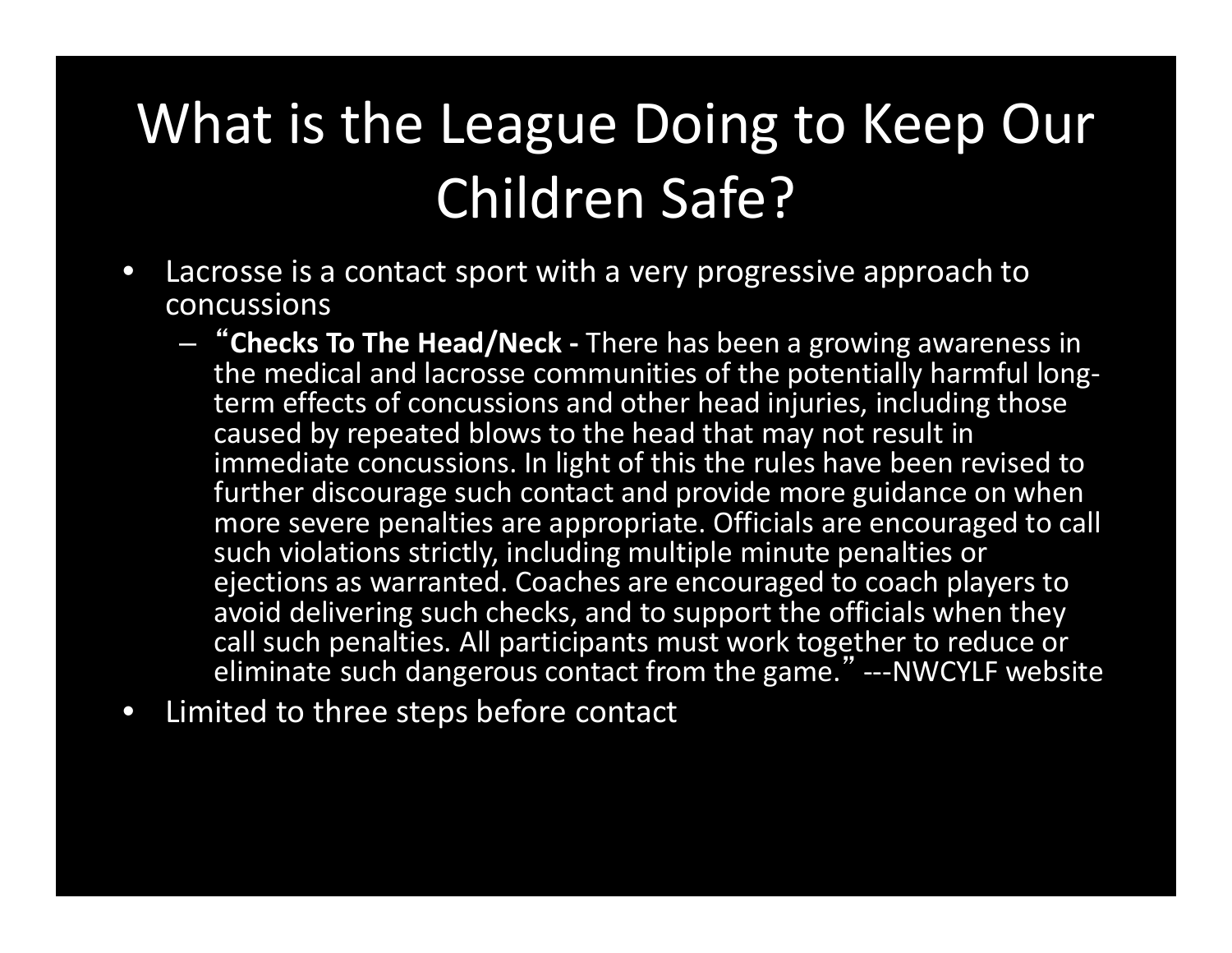### Lacrosse Field Positions

#### $\bullet$ **Attack**

 $\mathcal{L}_{\mathcal{A}}$  , where  $\mathcal{L}_{\mathcal{A}}$  is the set of the set of the set of the set of the set of the set of the set of the set of the set of the set of the set of the set of the set of the set of the set of the set of the - The attackman's responsibility is to score goals. The attackman generally restricts his play to the offensive end of the field. A good attackman demonstrates excellent stick work with both hands and has quick feet to maneuveraround the goal. Each team should have three attackmen on the field.

#### $\bullet$ **Midfield**

 $\mathcal{L}_{\mathcal{A}}$  $-$  The midfielder's responsibility is to cover the entire field, playing both offense and defense. The midfielder is a key to the transition game, and is often called upon to clear the ball from defense to offense. A good midfielder demonstrates good stick work including throwing, catching and scooping. Speed and stamina are essential. Each team should have three\* midfielders on the field.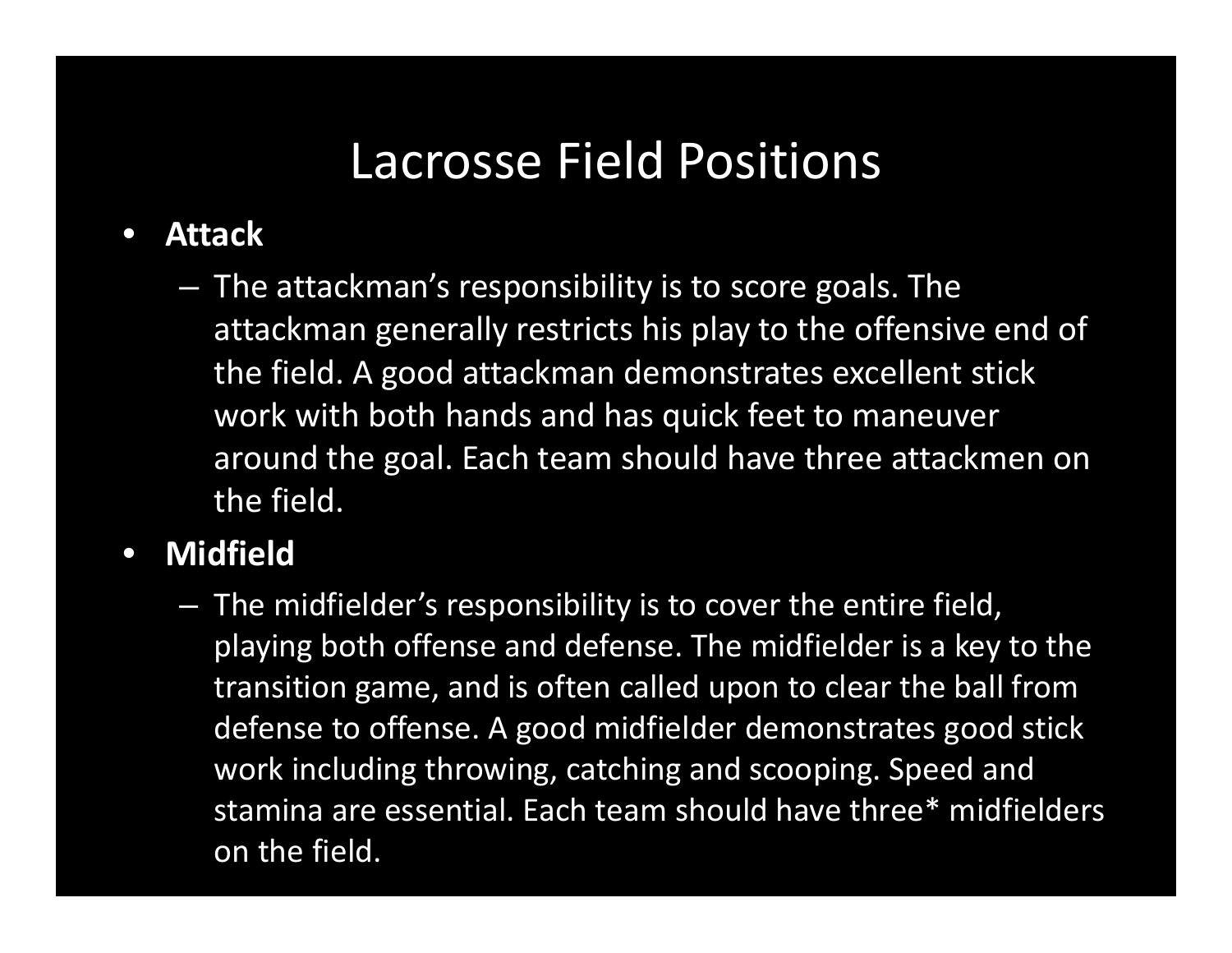## Lacrosse Field Positions Cont.

- $\bullet$  **Defense** 
	- The defenseman's responsibility is to defend the goal. The defenseman generally restricts his play to the defensive end of the field. A good defenseman should be able to react quickly in game situations. Agility and aggressiveness are necessary, but great stick work is not essential to be effective. Each team should have three defensemen on the field.
- • **Goalie**
	- – $-$  The goalie's responsibilities is to protect the goal.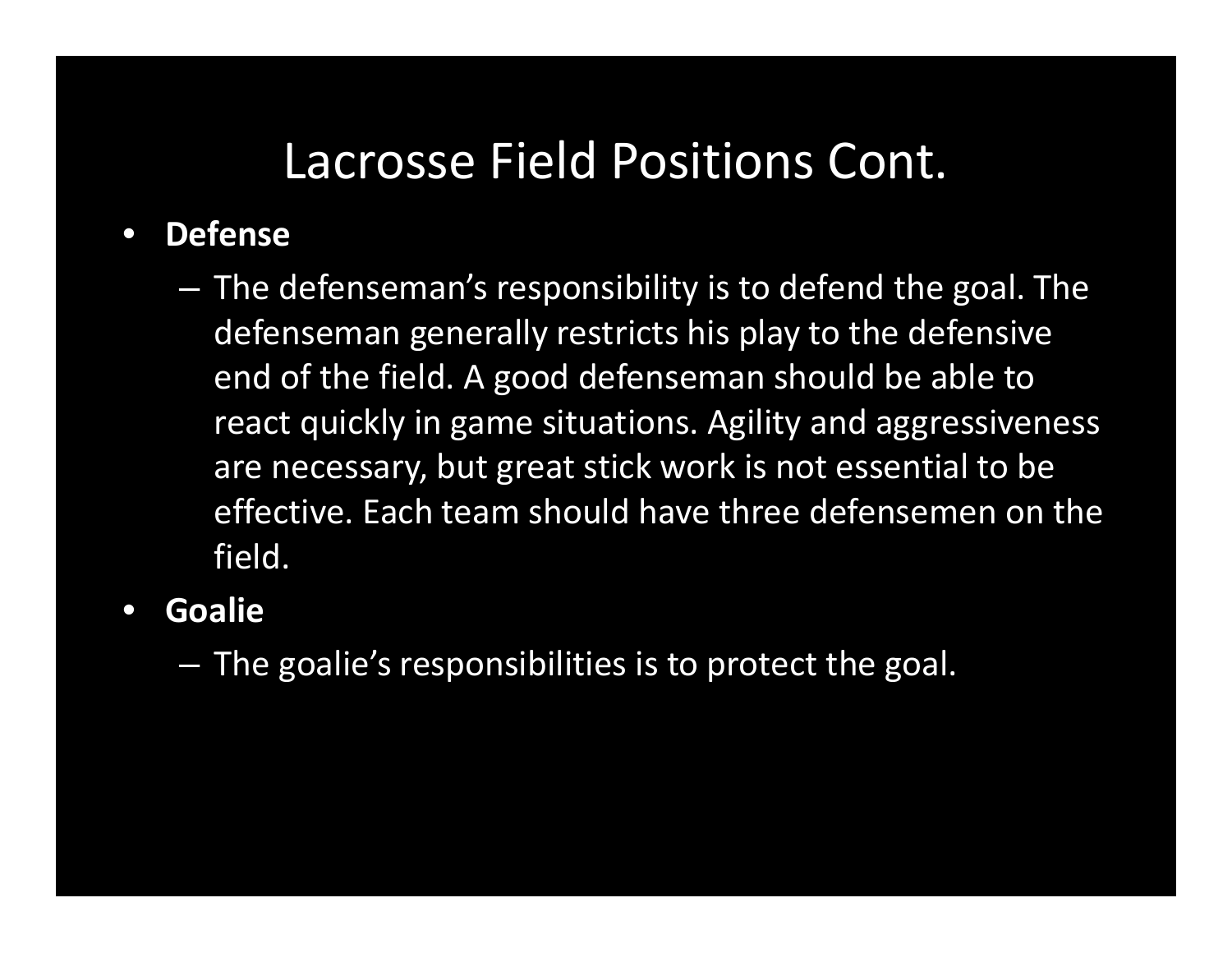## Playing Time

- $\bullet$ 18-21 optimal team size
- $\bullet$  Play multiple positions, particularly for new and younger players. Start to specialize once you know the game.
	- We can't all be Goalie or Attack
	- Most players will play some Midfield
- • The goal is to have every player on the field for approximately the same amount of time.
- $\bullet$ Playing time varies by game
- $\bullet$  Playing time varies by position
	- Midfield is always involved in play of the ball
	- Attack and Defense on the field more but often not involved in play of the ball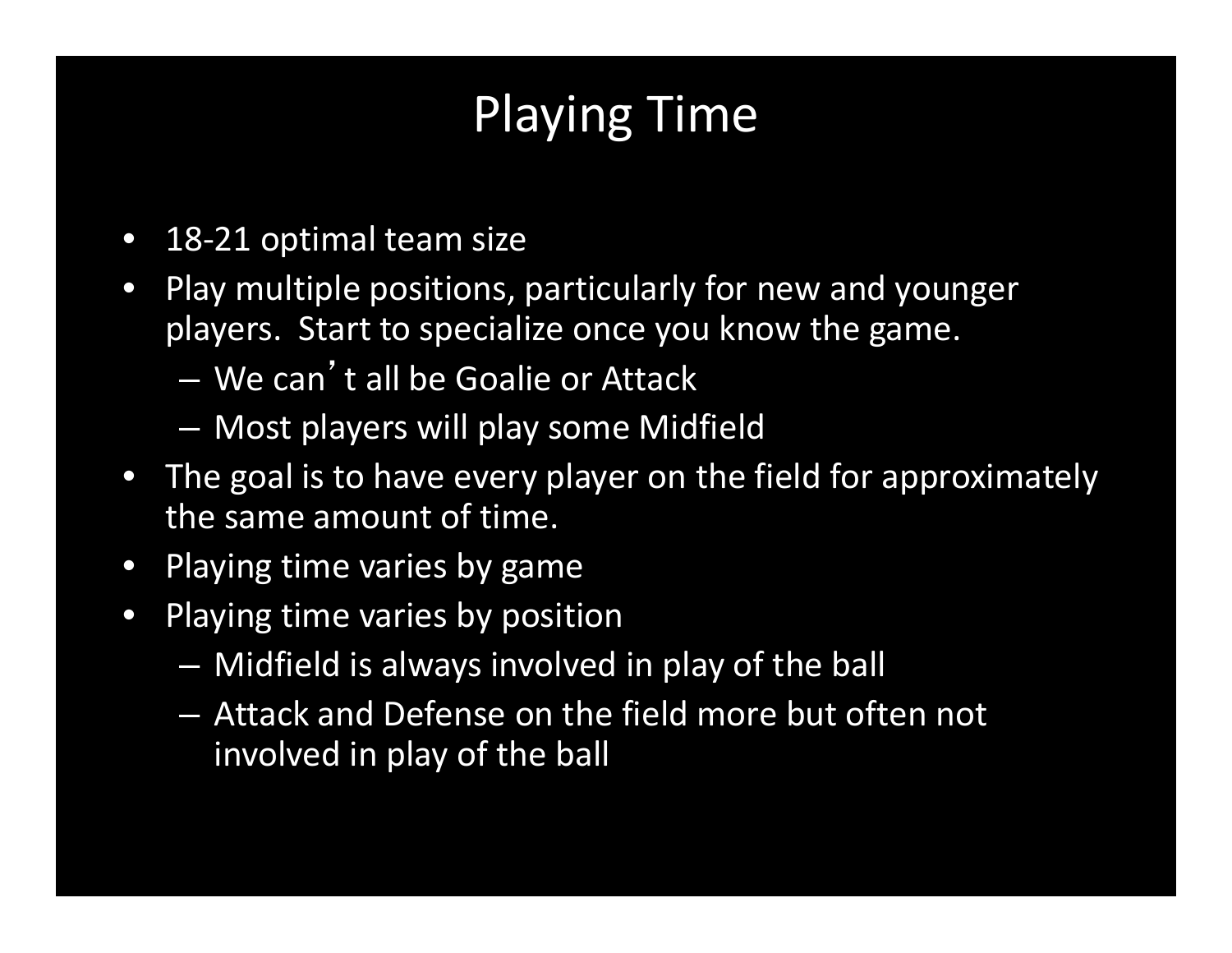## What do I need to get started?

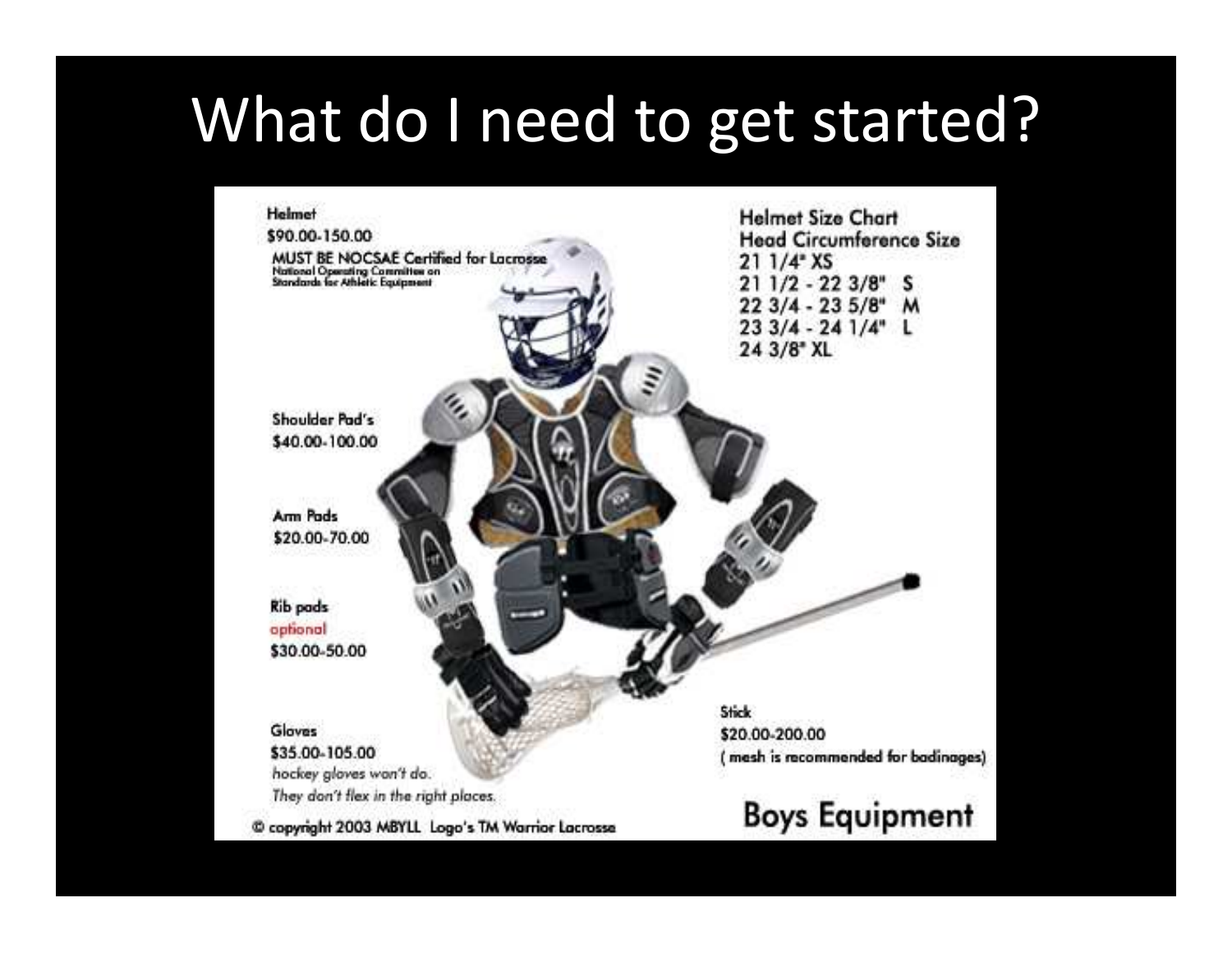## The Field

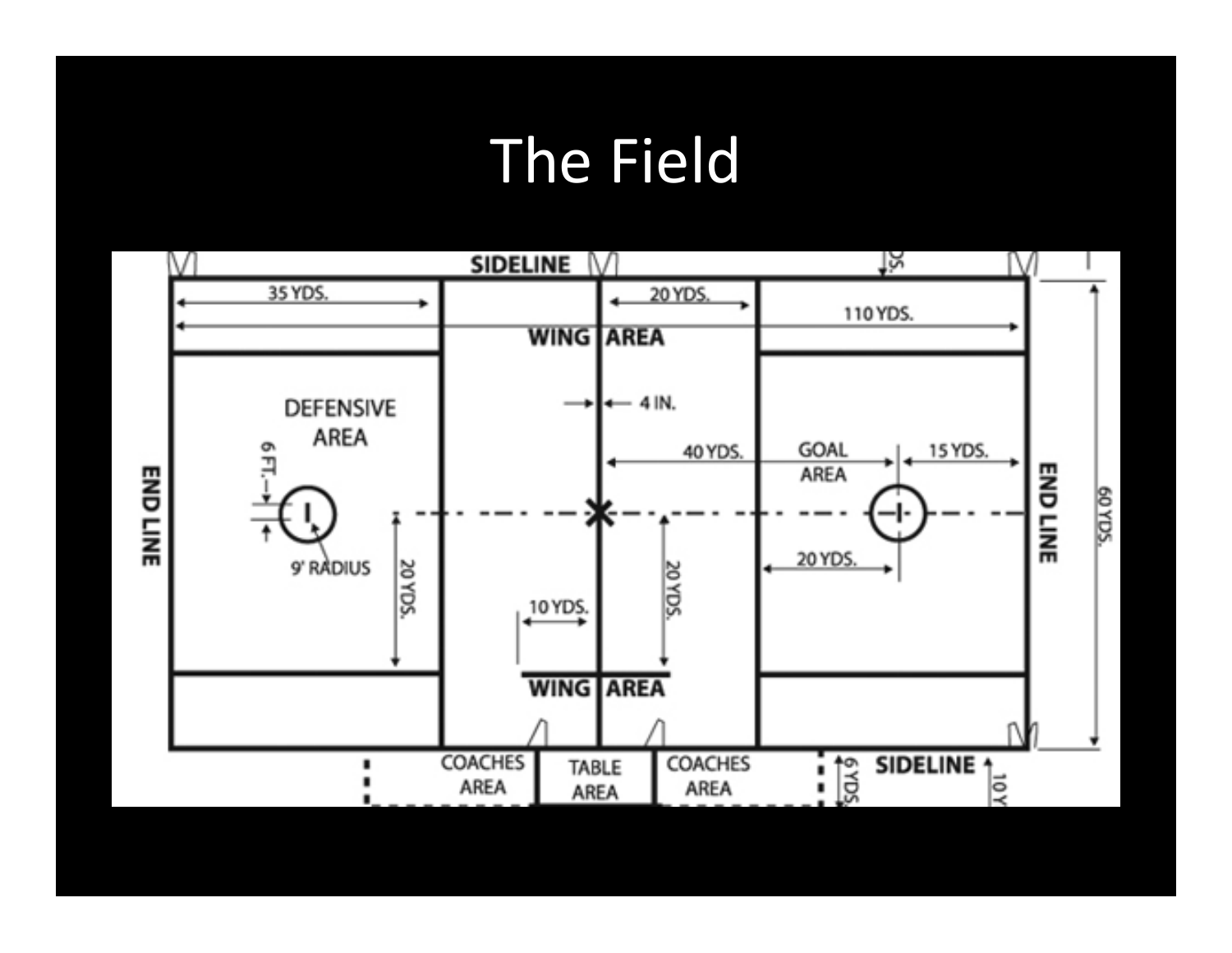# How Can I Get Involved?

- $\bullet$  The Penguins focus on community involvement. This means the whole family!
- $\bullet$  Coaching Opportunities
	- $\mathcal{L}_{\mathcal{A}}$  $-$  You can coach even if you have never played!
	- –Assistant coaches are key
	- – $-$  Coaching Clinics are provided
	- $-$  Great time to get involved is at the Mini and Junior levels.
- $\bullet$ Team coordinators
- $\bullet$ Help with Drills
- $\bullet$ Score keepers and Clock managers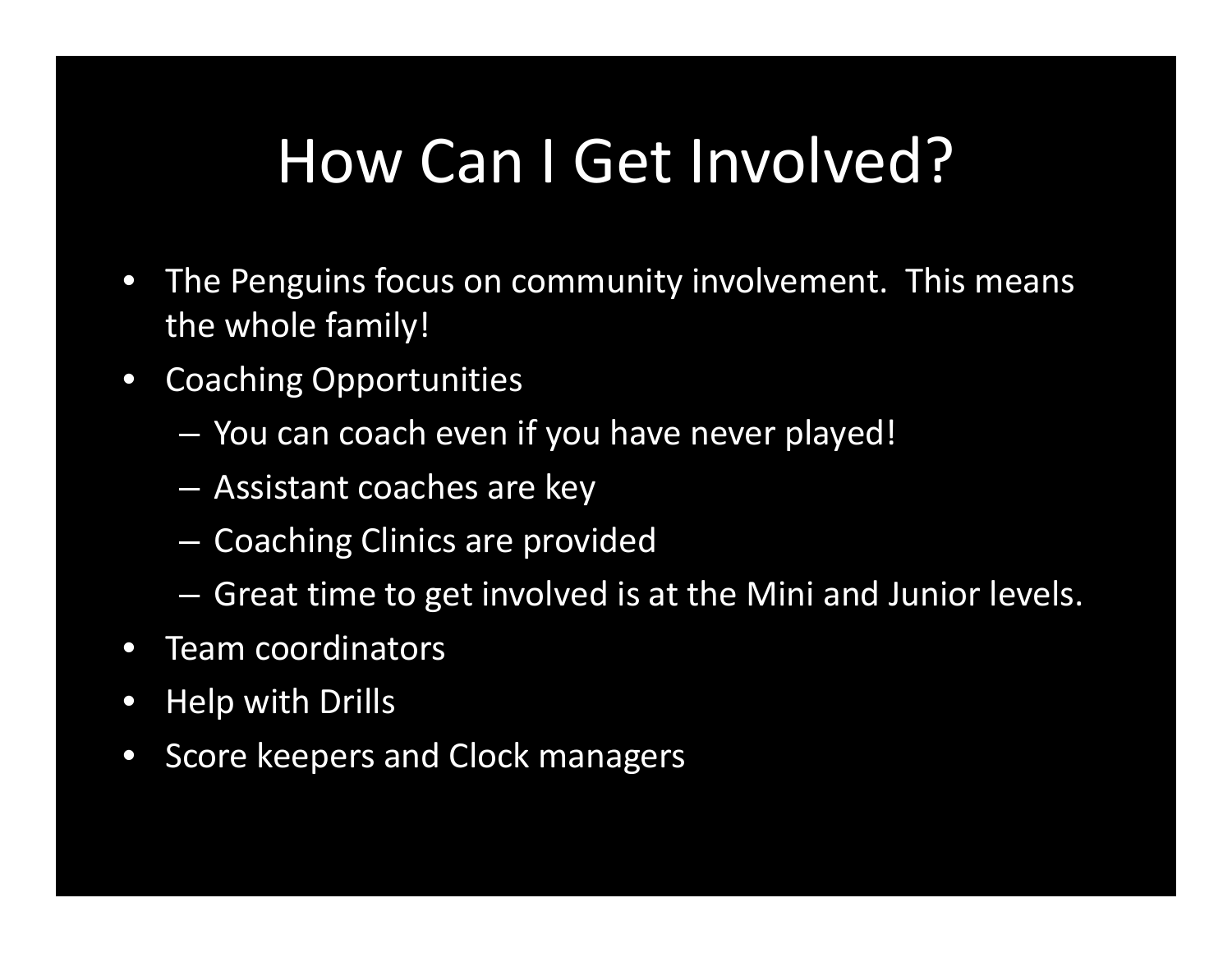## What is next?

- $\bullet$  Equipment
	- $-$  Purchase at Stores, online, Play it again sports.
	- Rent at True Lacrosse
- $\bullet$ Precombine Sessions – Spring break
- $\bullet$ Start of Session – April 2nd
- $\bullet$ First games – April  $7<sup>th</sup>$  and  $8<sup>th</sup>$
- $\bullet$ Uniforms – Will get a Practice Penny and Game uniform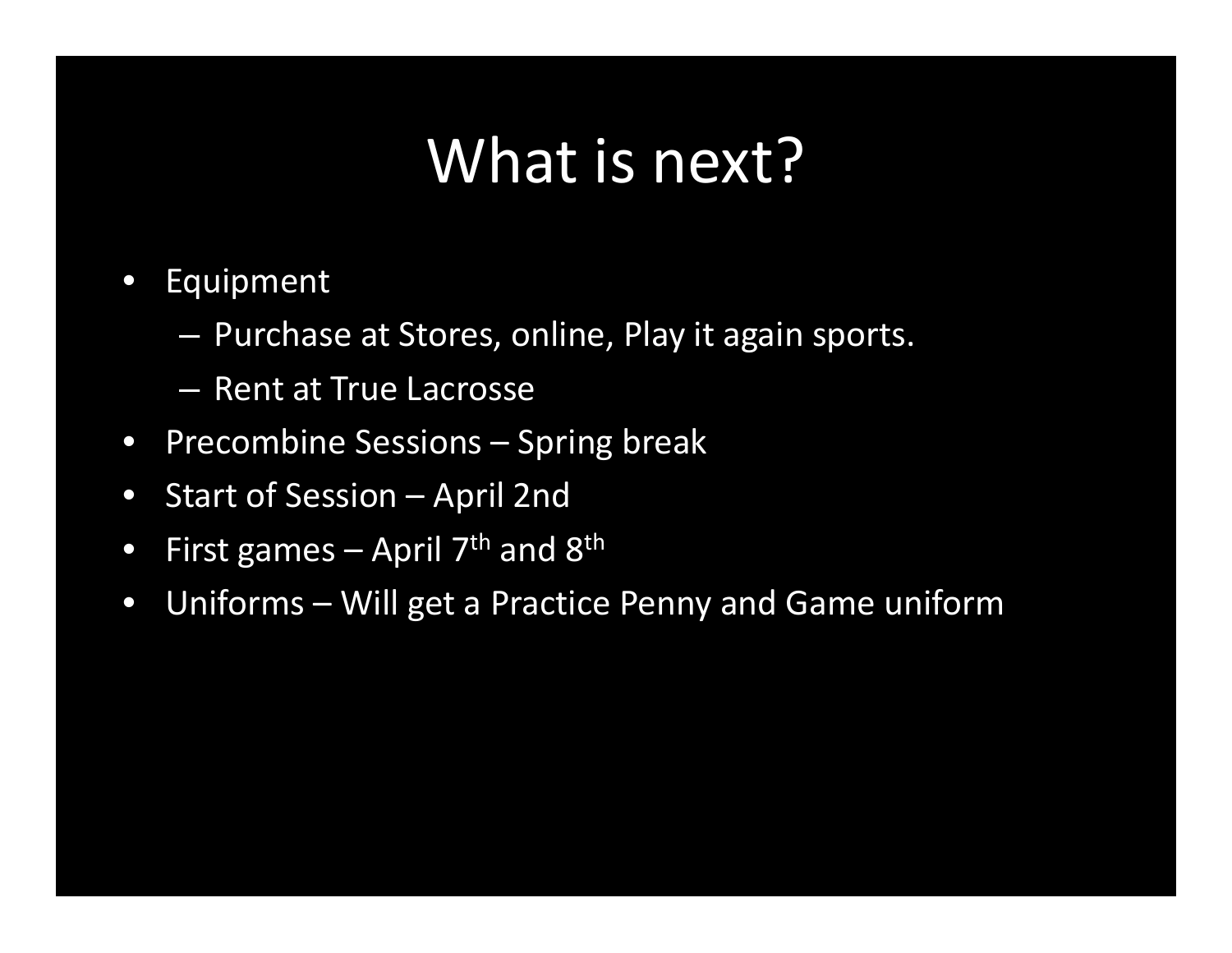GO Penguins!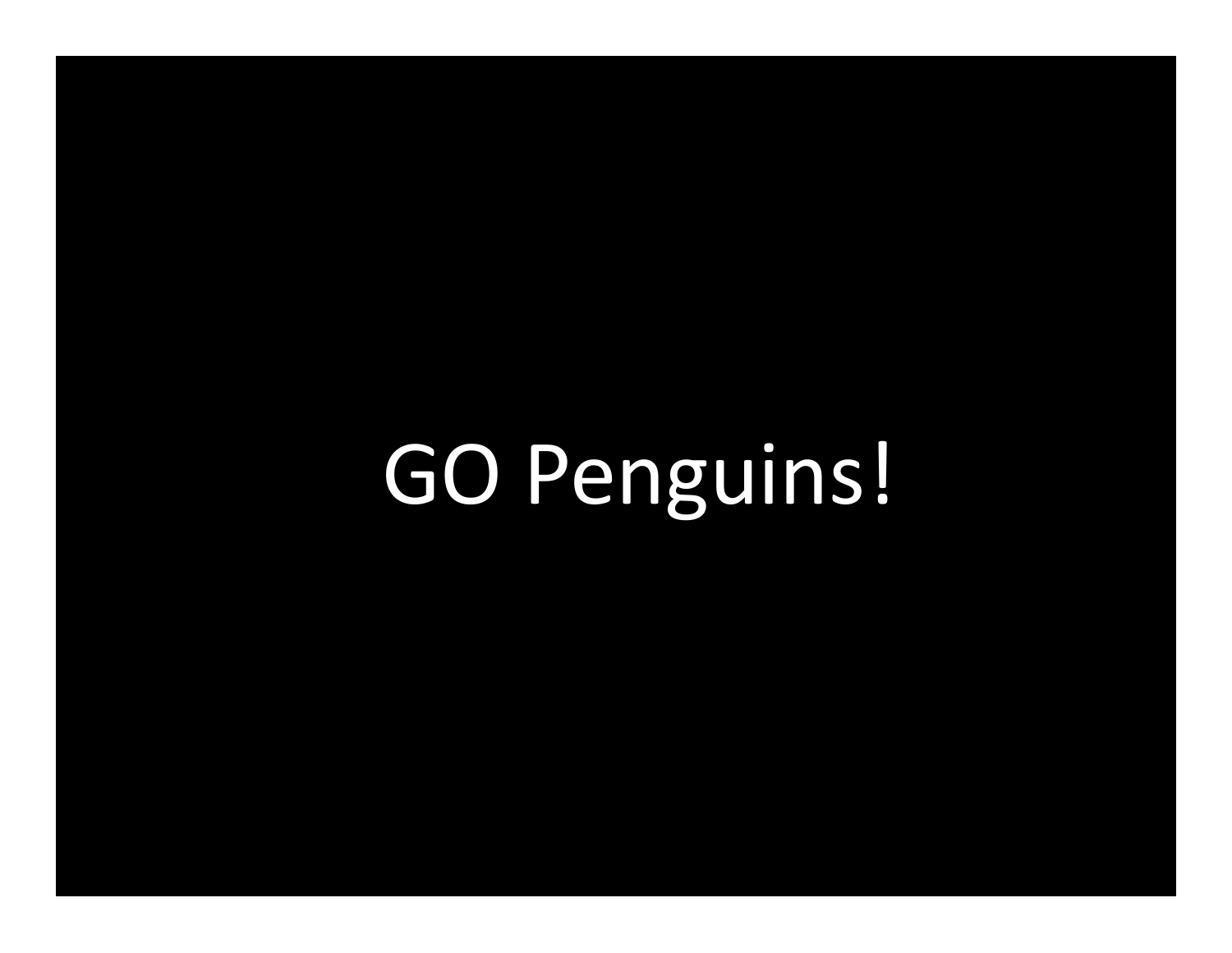## Bill of Rights for young Lacrosse Players

- 1. Every young lacrosse player has the right to participate in the sport of lacrosse
- 2. Every young lacrosse player has the right to play in every game, regardless of physical ability or the relative importance of the game.
- 3. Every young lacrosse has the right to play as a child, and be treated on a level appropriate with the emotional and physical ability of the players age.
- 4. Every young lacrosse player has the right to participate in a safe and healthy environment, and have access to proper medical treatment.
- 5. Every young lacrosse player has the right to be taught the fundamentals of lacrosse by qualified leadership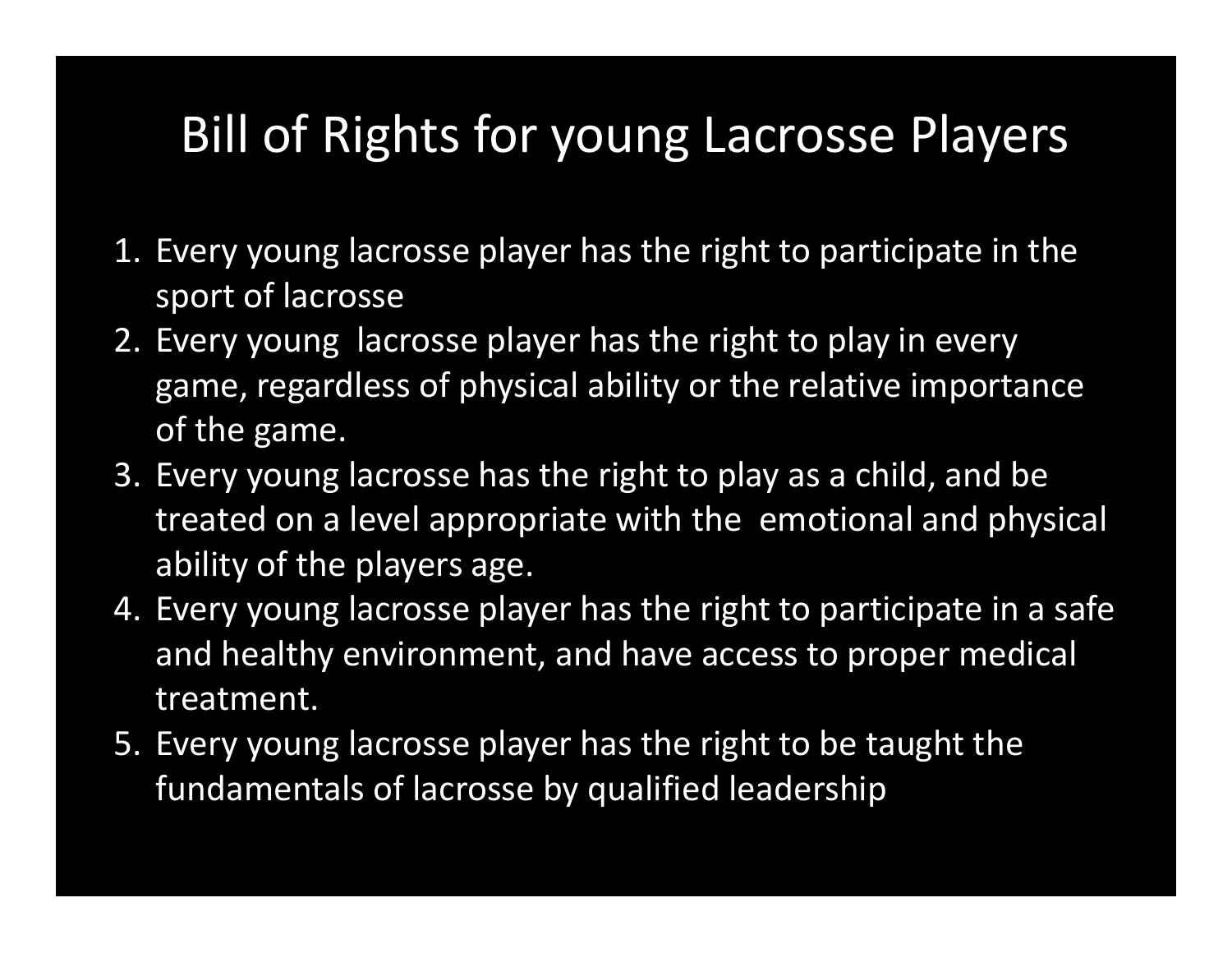## Bill of Rights for young Lacrosse Players

- 6. Every young lacrosse player has the right to have a coach who is more concerned with fun, social interaction and skill development than winning.
- 7. Every young lacrosse player has the right to have a coach who is supportive and patient, who takes the time to work with each player, and who allows players to make mistakes.
- 8. Every young lacrosse player has the right to be treated with respect and dignity by coaches and other players.
- 9. Every young lacrosse player has the right to report to the coach any physical pain or emotional concerns without fear of rejection or ridicule

10.Every young lacrosse player has the right to have fun.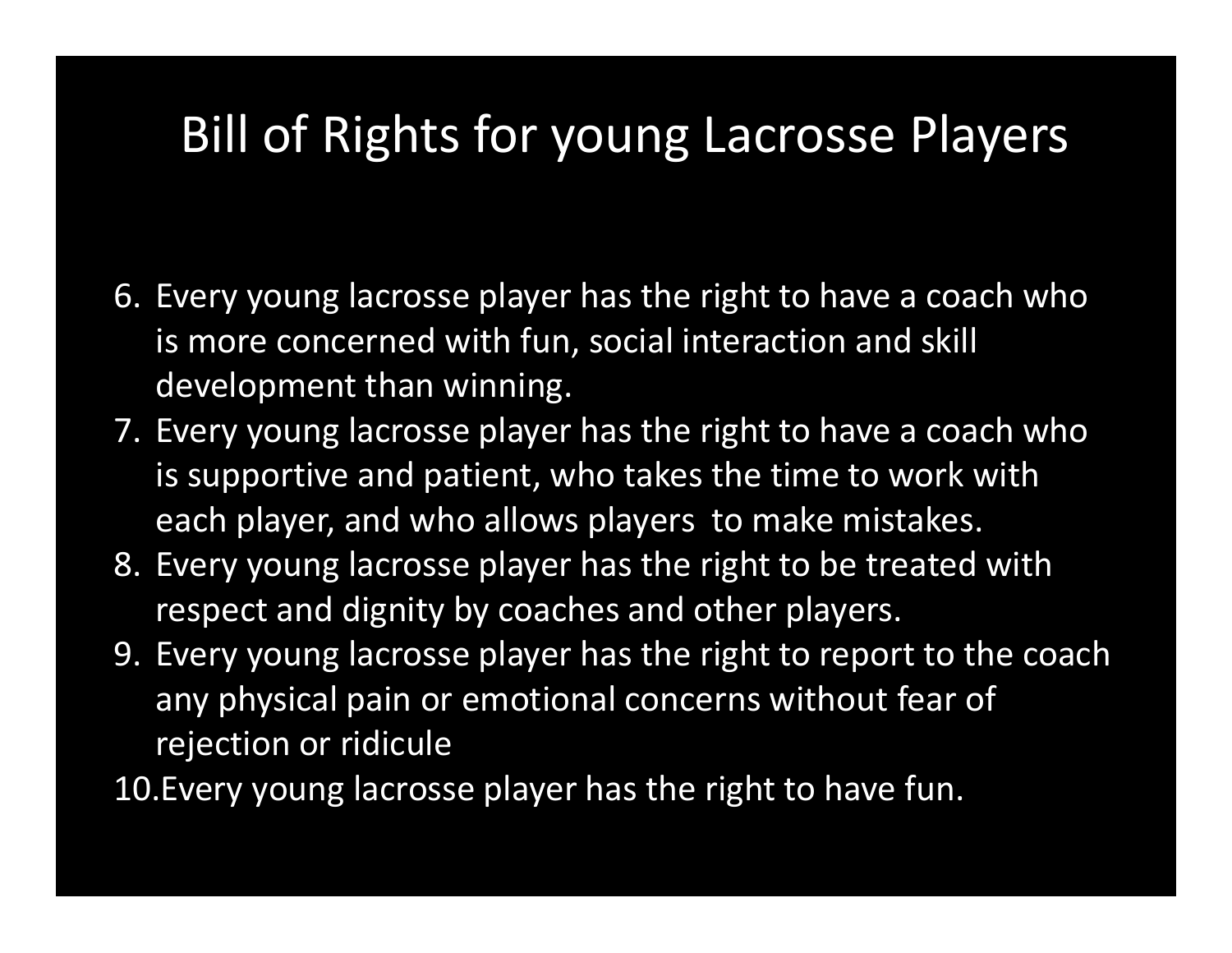## Parent Role

**You**, the parent, are equally as important to your child's positive lacrosse experience as the coach of the team. In order for your child to get the most out of playing lacrosse, it is important that you do the following:

- 1. Be supportive of your child by giving encouragement and showing an interest in his or her team. Positive reinforcement encourages learning and fun. Research has shown that a ratio of five positive statements (compliments, positive recognition) for each negative statement (criticisms, corrections) is ideal for helping young athletes do their best. Try to maintain a 5:1 ratio in your comments to your child.
- 2. Attend games whenever possible. If you cannot attend, ask about your child's experience, not whether the team won or lost. Some questions that you might ask before asking about the final score include: "Did you try as hard as you could? Did you have fun? Did you learn anything today that might make you a better player in the future?"
- 3. Be a positive role model by displaying good sportsmanship at all times to coaches, officials, opponents and your child's teammates. "Honoring the Game" is an important part of what US Lacrosse represents. Help us by honoring the game in your behavior as a spectator.
- 4. Let your child set his own goals and play the game for himself, herself. Be your child's "home court advantage" by giving him or her your unconditional support regardless of how well he or she performs.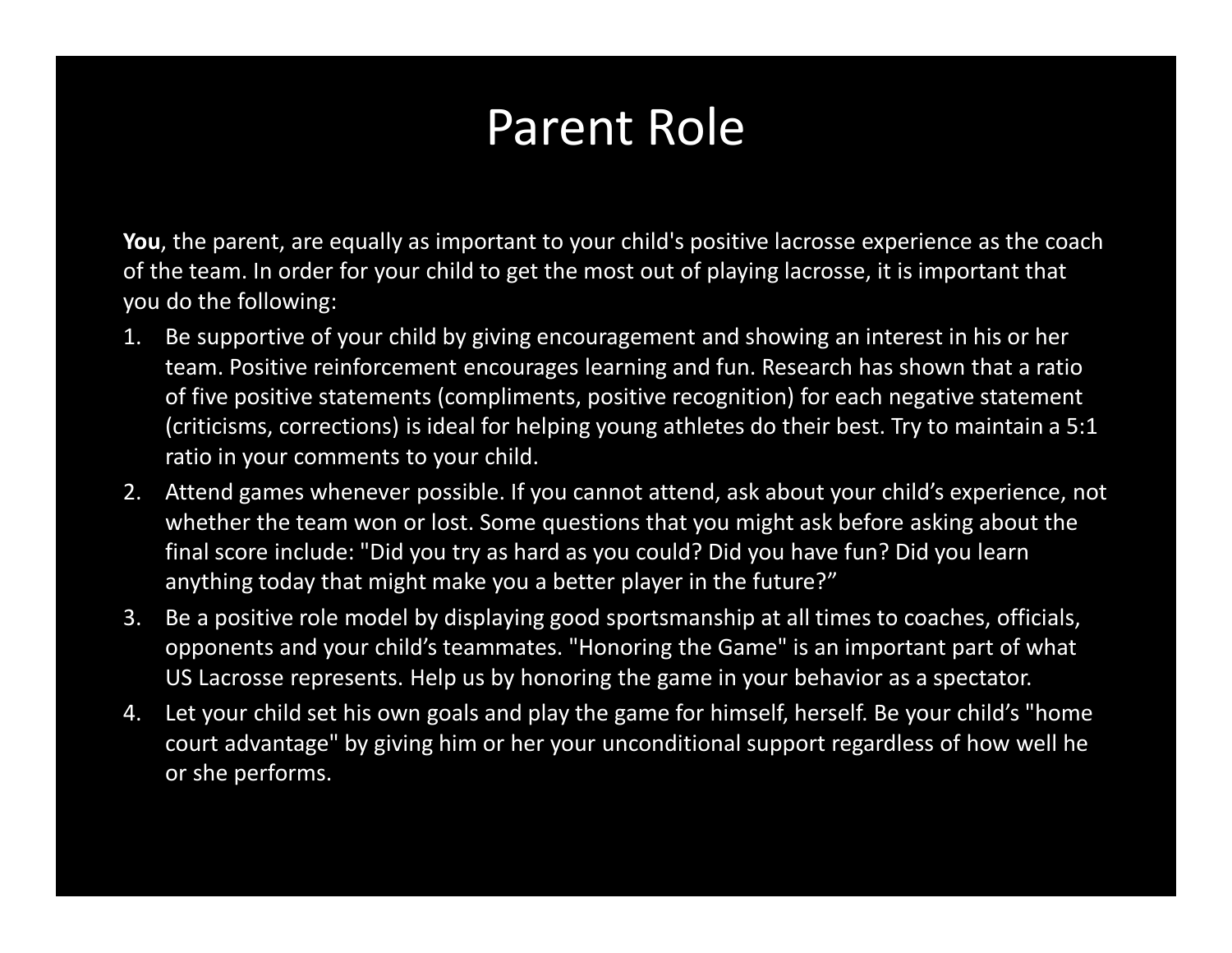## Parent Role

- 5. Let the coach coach. Refrain from giving your child advice when he or she is playing. Use positive reinforcement with your child's coach. Let the coach know when he or she is doing a good job.
- 6. Respect the decisions of the referee or umpire. This is an important part of honoring the game. Your child will pay more attention to how you act than to what you say.
- 7. Read the rulebook. A full understanding of the rules will help you enjoy the game and educate others.
- 8. Get to know who is in charge. Meet with the leadership of the program, whether it's school sponsored or recreational, to discuss topics such as cost, practice and game scheduling, insurance coverage, emergency procedures, etc.
- 9. Get involved! A great way to support your child's lacrosse experience is by becoming a volunteer for the program. Some of the ways you can get involved: keep the scorebook, run the clock, line the fields, manage equipment, chaperone trips, raise funds, organize clinics and team social events, update the team web site, photograph players and organize carpooling.
- 10. Sit back and enjoy the game. Remember, lacrosse is played for FUN.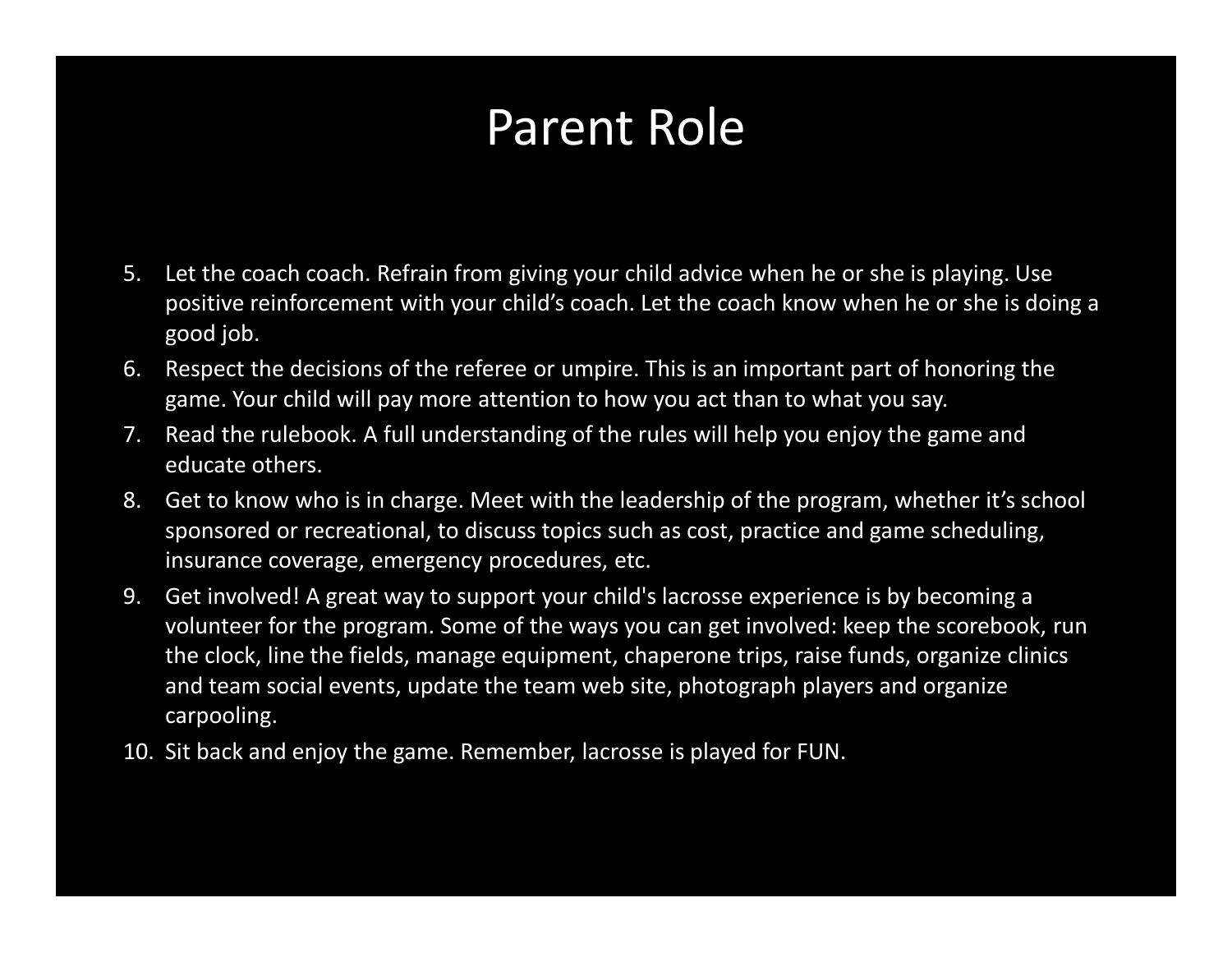### Parent Role Continued…

- $\bullet$  A great way to support your child's lacrosse experience is by becoming a volunteer for the Penguins program. Its best to get started when your child first signs up for lacrosse, so that you both can start together.
- $\bullet$ We almost always need help with the following:
- $\bullet$ Manage equipment
- $\bullet$ Organize booster club and activities
- $\bullet$ Organize off season player clinics
- $\bullet$ Organize tournament schedules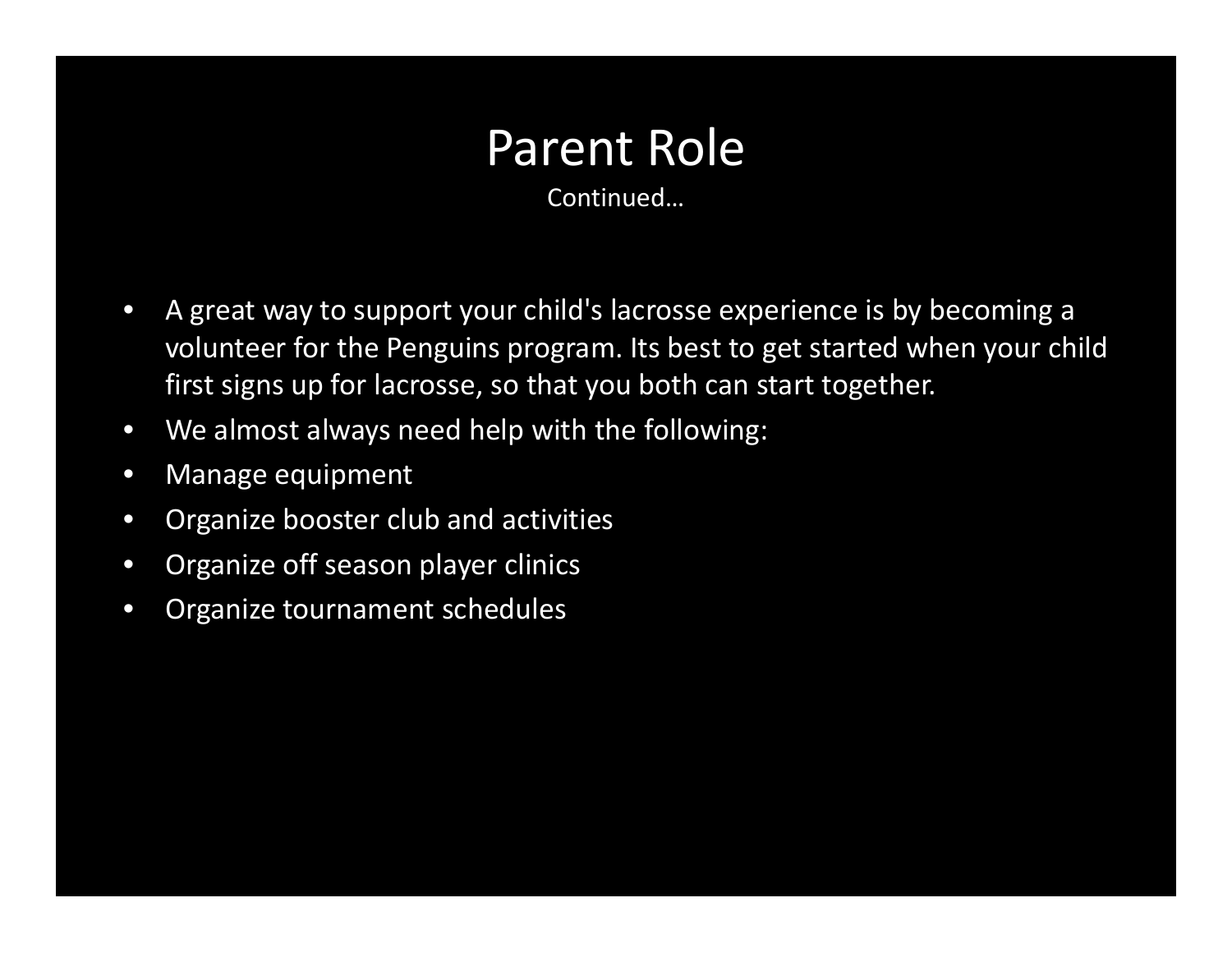### The Role of the Coach

US Lacrosse and the Penguins Lacrosse Program wants all players to enjoy their experience with the sport of lacrosse and to learn positive character lessons that will help them in every aspect of their life. Coaches are expected to embody the principles of the Positive Coaching Alliance, including the following:

- 1. A Positive Coach is a positive motivator and refuses to motivate through fear, intimidation or shame. He establishes order and discipline in a positive manner.
- 2. A Positive Coach works to remain positive even through losing streaks. She recognizes that it is often when things go wrong that a coach can have the most positive impact and teach the most important lessons. Regardless of the adversity involved, she refuses to demean herself or her players by resorting to fear, intimidation or shame. She always treats athletes with respect regardless of how well they perform.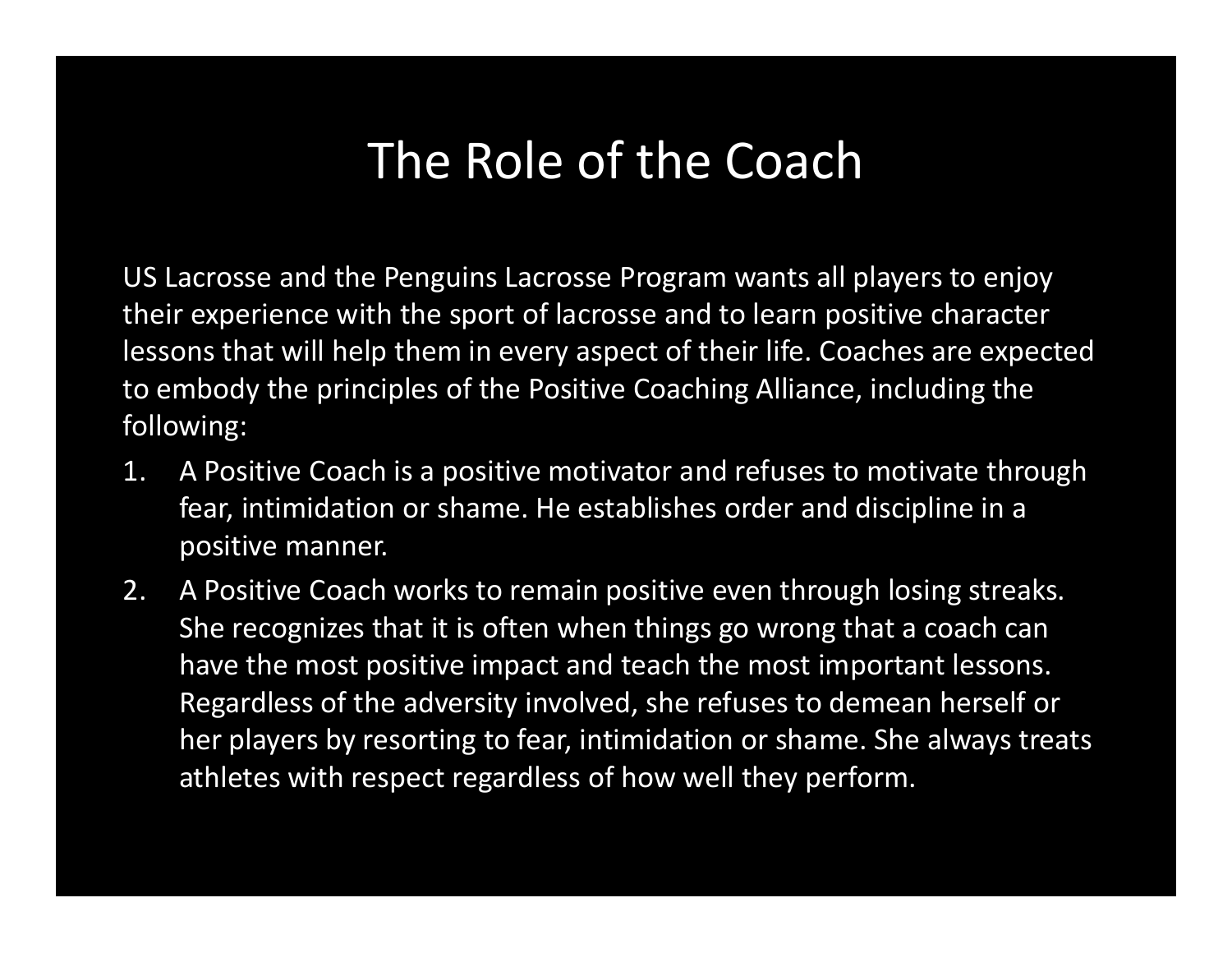## Role of the Coach cont…

- 3. A Positive Coach coaches for mastery rather than victory, which he sees as a byproduct of the pursuit of excellence. He focuses on effort rather than outcome, learning rather than comparison to others.
- 4. A Positive Coach recognizes that mistakes are an important and inevitable part of learning and encourages an environment in which players are willing to risk making a mistake.
- 5. A Positive Coach sets standards of continuous learning and improvement for herself and her players. She encourages and inspires her players, whatever their level of mastery, to strive to get better without threatening them. She is committed to becoming the best coach she can be and continually seeks to improve her own effectiveness.
- 6. A Positive Coach "Honors the Game." He feels an obligation to the sport he coaches. He loves his sport and shares his love and enjoyment with his players. He feels privileged to be able to take part in his sport.